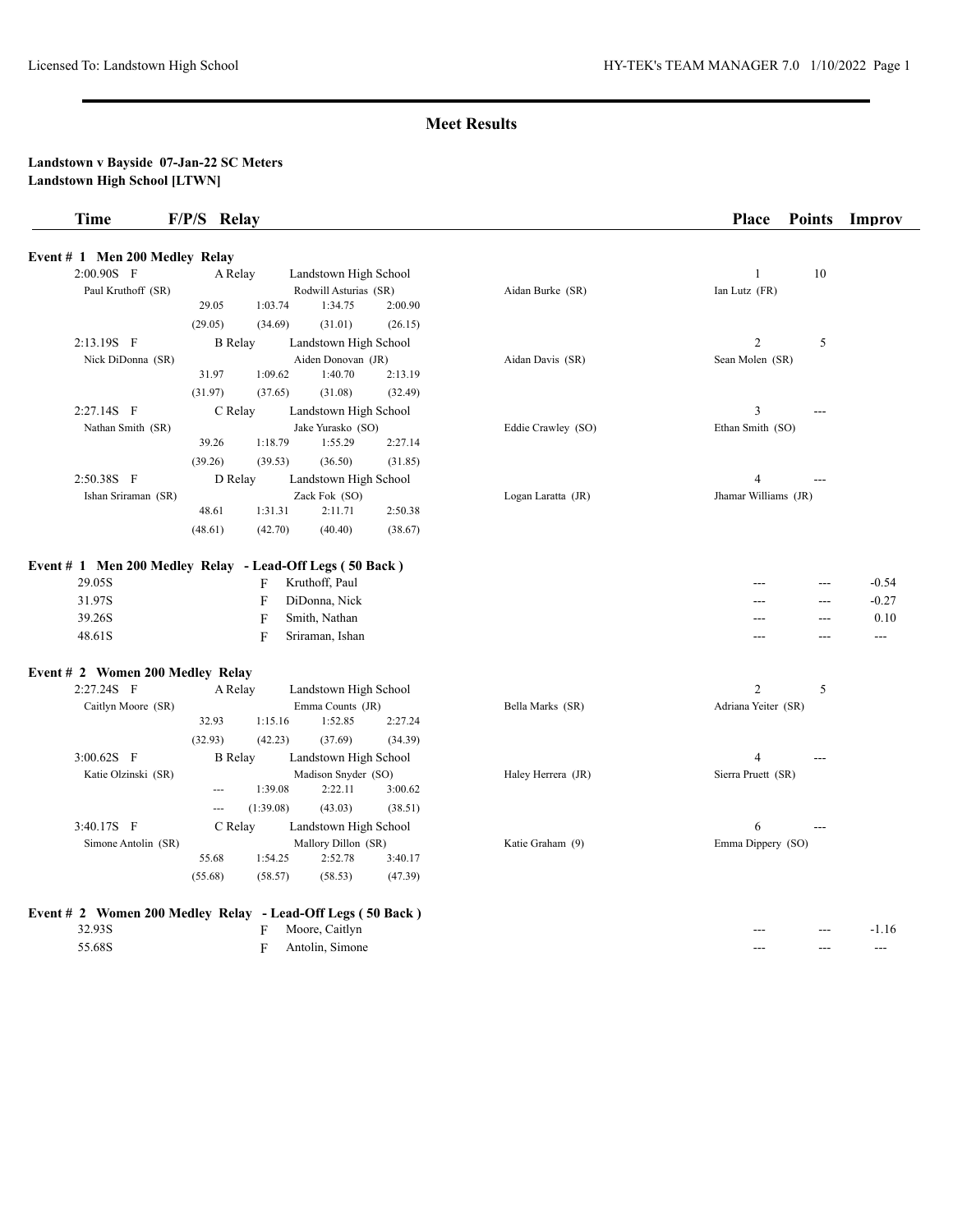| <b>Time</b>                      | F/P/S Relay |              |                   |           | Place          |                          | Points Improv  |
|----------------------------------|-------------|--------------|-------------------|-----------|----------------|--------------------------|----------------|
| Event $# 3$ Men 200 Free         |             |              |                   |           |                |                          |                |
| 2:19.18S                         |             | F            | Asturias, Rodwill |           | $\mathbf{1}$   | $\,$ 8 $\,$              | 0.40           |
|                                  | 33.49       | 1:09.25      | 1:45.52           | 2:19.18   |                |                          |                |
|                                  | (33.49)     | (35.76)      | (36.27)           | (33.66)   |                |                          |                |
| 2:21.59S                         |             |              | F Brown, Joe      |           | $\sqrt{2}$     | 6                        | $-1.96$        |
|                                  | 32.22       | 1:08.10      | 1:44.86           | 2:21.59   |                |                          |                |
|                                  | (32.22)     | (35.88)      | (36.76)           | (36.73)   |                |                          |                |
| 2:29.39S                         |             |              | F Davis, Aidan    |           | $\mathfrak z$  | $\sqrt{5}$               | $-4.54$        |
|                                  | 35.53       | 1:13.92      | 1:52.60           | 2:29.39   |                |                          |                |
|                                  | (35.53)     | (38.39)      | (38.68)           | (36.79)   |                |                          |                |
| 2:29.52S                         |             |              | F Widgeon, Taylor |           | $\overline{4}$ | $\overline{\mathcal{L}}$ | $\overline{a}$ |
|                                  | 30.93       | 1:07.52      | 1:48.60           | 2:29.52   |                |                          |                |
|                                  | (30.93)     | (36.59)      | (41.08)           | (40.92)   |                |                          |                |
|                                  |             |              |                   |           |                |                          |                |
| Event # 4 Women 200 Free         |             |              |                   |           |                |                          |                |
| 2:42.83S                         |             | $\mathbf{F}$ | Marks, Bella      |           | $\mathbf{1}$   | $\,$ 8 $\,$              | ---            |
|                                  | 37.48       | 1:18.22      | 2:01.08           | 2:42.83   |                |                          |                |
|                                  | (37.48)     | (40.74)      | (42.86)           | (41.75)   |                |                          |                |
| 3:11.57S                         |             | F            | Allison, Raylynn  |           | 3              | 5                        | $-4.48$        |
|                                  | 44.09       | 1:32.75      | 2:23.06           | 3:11.57   |                |                          |                |
|                                  | (44.09)     | (48.66)      | (50.31)           | (48.51)   |                |                          |                |
| 3:56.03S                         |             |              | F Dillon, Mallory |           | $\tau$         | $\mathbf{1}$             | 8.50           |
|                                  | 51.47       | 1:51.99      | 2:53.91           | 3:56.03   |                |                          |                |
|                                  | (51.47)     | (1:00.52)    | (1:01.92)         | (1:02.12) |                |                          |                |
| 4:22.00S                         |             | $\mathbf{F}$ | Antolin, Simone   |           | $\,$ 8 $\,$    |                          |                |
|                                  | 56.08       | 2:01.64      | 3:13.16           | 4:22.00   |                |                          |                |
|                                  | (56.08)     | (1:05.56)    | (1:11.52)         | (1:08.84) |                |                          |                |
|                                  |             |              |                   |           |                |                          |                |
| Event # 5 Men 200 IM<br>2:36.39S |             | F            | Burke, Aidan      |           | $\mathbf{1}$   | 8                        | $-6.24$        |
|                                  | 33.82       | 1:16.33      | 2:00.09           | 2:36.39   |                |                          |                |
|                                  | (33.82)     |              | (43.76)           | (36.30)   |                |                          |                |
| 2:46.30S                         |             | (42.51)      | Donovan, Aiden    |           | $\overline{c}$ | 6                        | $-0.28$        |
|                                  | 35.08       | F<br>1:17.69 | 2:06.39           | 2:46.30   |                |                          |                |
|                                  |             |              |                   |           |                |                          |                |
|                                  | (35.08)     | (42.61)      | (48.70)           | (39.91)   |                |                          |                |
| 2:58.47S                         |             | 1:24.65      | F Alston, Jaden   |           | $\mathfrak z$  | 5                        | $\overline{a}$ |
|                                  | 35.30       |              | 2:16.83           | 2:58.47   |                |                          |                |
|                                  | (35.30)     | (49.35)      | (52.18)           | (41.64)   |                |                          |                |
| 3:07.93S                         |             | $_{\rm F}$   | Jones, Elliott    |           | $\overline{4}$ | 4                        | $\overline{a}$ |
|                                  | 42.17       | 1:31.48      | 2:28.32           | 3:07.93   |                |                          |                |
|                                  | (42.17)     | (49.31)      | (56.84)           | (39.61)   |                |                          |                |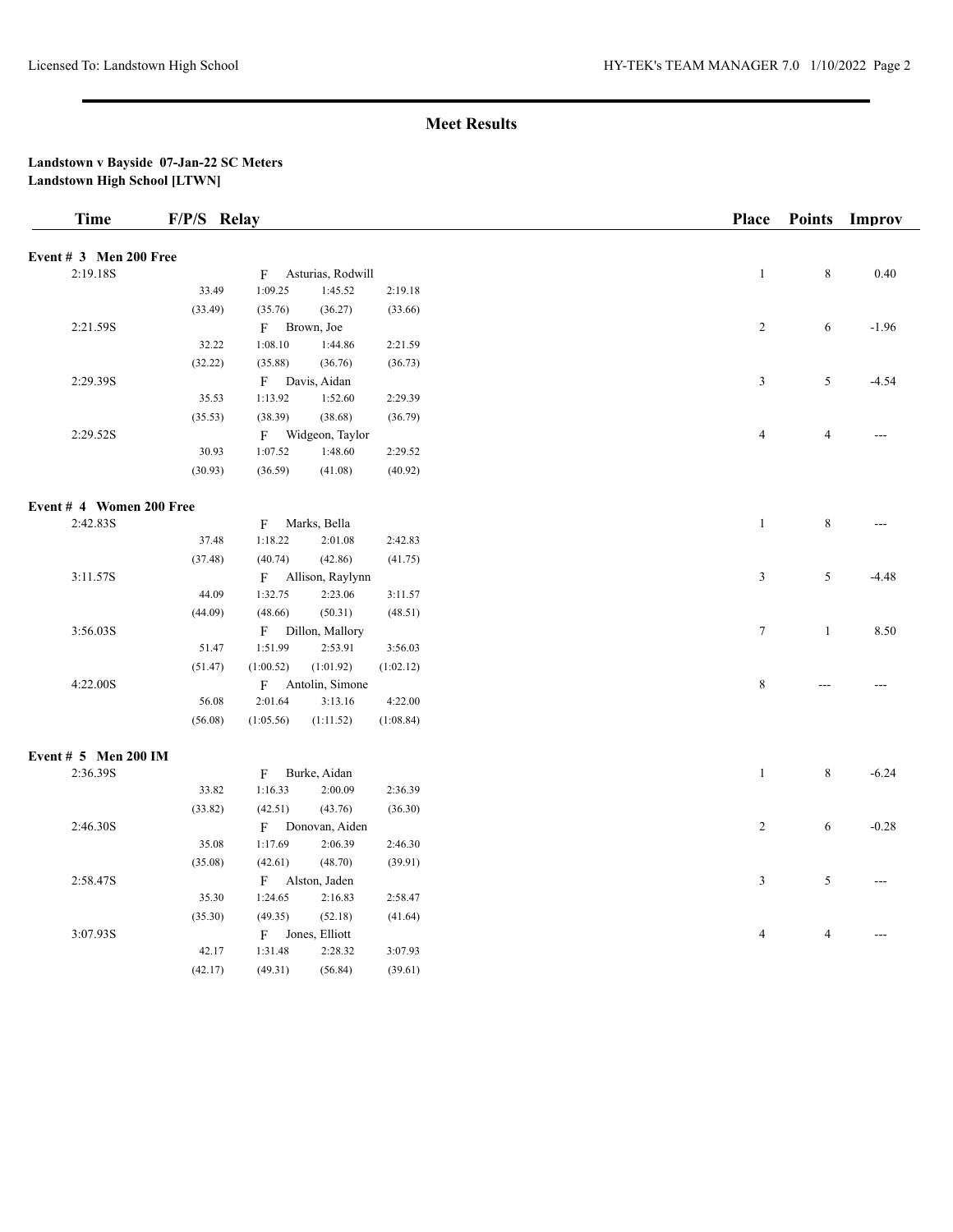| Event # 6 Women 200 IM<br>3:19.70S<br>$\sqrt{5}$<br>Counts, Emma<br>$\mathfrak{Z}$<br>5.48<br>F<br>43.00<br>1:41.57<br>2:36.26<br>3:19.70<br>(43.00)<br>(58.57)<br>(54.69)<br>(43.44)<br>3:29.70S<br>$\overline{4}$<br>Herrera, Haley<br>$\overline{4}$<br>10.48<br>$\mathbf{F}$<br>49.83<br>1:45.38<br>2:42.18<br>3:29.70<br>(55.55)<br>(56.80)<br>(49.83)<br>(47.52)<br>3:43.82S<br>Olzinski, Katie<br>$\sqrt{5}$<br>$\mathfrak{Z}$<br>F<br>$-18.52$<br>1:50.80<br>53.37<br>2:55.14<br>3:43.82<br>(1:04.34)<br>(53.37)<br>(57.43)<br>(48.68)<br>4:07.32S<br>$\tau$<br>F<br>Phelps, Lillian<br>$\mathbf{1}$<br>49.97<br>4:07.32<br>1:51.99<br>3:07.46<br>(49.97)<br>(1:02.02)<br>(1:15.47)<br>(59.86)<br>Event # 7 Men 50 Free<br>26.21S<br>Kruthoff, Paul<br>$\,8\,$<br>$\mathbf{1}$<br>$-1.41$<br>F<br>$\mathfrak z$<br>$\sqrt{5}$<br>33.13S<br>$\mathbf{F}$<br>Smith, Ethan<br>$\hspace{0.05cm} \ldots \hspace{0.05cm}$<br>34.88S<br>$\boldsymbol{\mathrm{F}}$<br>$\overline{4}$<br>Laratta, Logan<br>$\overline{4}$<br>1.73<br>39.32S<br>$\boldsymbol{\mathrm{F}}$<br>Williams, Jhamar<br>$\overline{c}$<br>6<br>$\hspace{0.05cm} \ldots$<br>Event # 8 Women 50 Free<br>33.33S<br>Yeiter, Adriana<br>$\,8\,$<br>$-2.29$<br>1<br>F<br>$\overline{4}$<br>$40.61\mathrm{S}$<br>$\boldsymbol{\mathrm{F}}$<br>Pruett, Sierra<br>$\overline{4}$<br>0.82<br>45.50S<br>$\boldsymbol{\mathrm{F}}$<br>Antolin, Simone<br>$\tau$<br>$-2.35$<br>$\mathbf{1}$<br>$\,$ 8 $\,$<br>48.40S<br>$\boldsymbol{\mathrm{F}}$<br>Dippery, Emma<br>$-2.41$<br>$ -$<br><b>Event #11 Men 100 Fly</b><br>1:08.36S<br>Lutz, Ian<br>$\,8\,$<br>$\mathbf F$<br>$\mathbf{1}$<br>$---$<br>32.25<br>1:08.36<br>(32.25)<br>(36.11)<br>1:12.26S<br>$\overline{c}$<br>6<br>0.91<br>$\mathbf{F}$<br>Davis, Aidan<br>1:12.26<br>34.50<br>(34.50)<br>(37.76)<br>1:27.77S<br>$\mathfrak{Z}$<br>$\sqrt{5}$<br>Molen, Sean<br>F<br>---<br>42.14<br>1:27.77<br>(42.14)<br>(45.63)<br>1:36.95S<br>0.52<br>Crawley, Eddie<br>$\overline{4}$<br>$\overline{4}$<br>F<br>41.09<br>1:36.95<br>(41.09)<br>(55.86)<br>Event #12 Women 100 Fly<br>1:12.87S<br>$\mathbf{1}$<br>$\,8\,$<br>Moore, Caitlyn<br>$_{\rm F}$<br>33.82<br>1:12.87<br>(33.82)<br>(39.05)<br>1:28.95S<br>$\sqrt{5}$<br>F Marks, Bella<br>3<br>$-1.22$<br>42.75<br>1:28.95<br>(42.75)<br>(46.20)<br>1:52.96S<br>$\mathfrak{Z}$<br>3.86<br>F Herrera, Haley<br>5<br>1:52.96<br>51.36<br>(51.36)<br>(1:01.60) | <b>Time</b> | F/P/S Relay |  |  | <b>Place</b> | <b>Points</b> | Improv |
|-----------------------------------------------------------------------------------------------------------------------------------------------------------------------------------------------------------------------------------------------------------------------------------------------------------------------------------------------------------------------------------------------------------------------------------------------------------------------------------------------------------------------------------------------------------------------------------------------------------------------------------------------------------------------------------------------------------------------------------------------------------------------------------------------------------------------------------------------------------------------------------------------------------------------------------------------------------------------------------------------------------------------------------------------------------------------------------------------------------------------------------------------------------------------------------------------------------------------------------------------------------------------------------------------------------------------------------------------------------------------------------------------------------------------------------------------------------------------------------------------------------------------------------------------------------------------------------------------------------------------------------------------------------------------------------------------------------------------------------------------------------------------------------------------------------------------------------------------------------------------------------------------------------------------------------------------------------------------------------------------------------------------------------------------------------------------------------------------------------------------------------------------------------------------------------------------------------------------------------------------------------------------------------------------------------------------------------------------------------------------------------------------------------------------------------|-------------|-------------|--|--|--------------|---------------|--------|
|                                                                                                                                                                                                                                                                                                                                                                                                                                                                                                                                                                                                                                                                                                                                                                                                                                                                                                                                                                                                                                                                                                                                                                                                                                                                                                                                                                                                                                                                                                                                                                                                                                                                                                                                                                                                                                                                                                                                                                                                                                                                                                                                                                                                                                                                                                                                                                                                                                   |             |             |  |  |              |               |        |
|                                                                                                                                                                                                                                                                                                                                                                                                                                                                                                                                                                                                                                                                                                                                                                                                                                                                                                                                                                                                                                                                                                                                                                                                                                                                                                                                                                                                                                                                                                                                                                                                                                                                                                                                                                                                                                                                                                                                                                                                                                                                                                                                                                                                                                                                                                                                                                                                                                   |             |             |  |  |              |               |        |
|                                                                                                                                                                                                                                                                                                                                                                                                                                                                                                                                                                                                                                                                                                                                                                                                                                                                                                                                                                                                                                                                                                                                                                                                                                                                                                                                                                                                                                                                                                                                                                                                                                                                                                                                                                                                                                                                                                                                                                                                                                                                                                                                                                                                                                                                                                                                                                                                                                   |             |             |  |  |              |               |        |
|                                                                                                                                                                                                                                                                                                                                                                                                                                                                                                                                                                                                                                                                                                                                                                                                                                                                                                                                                                                                                                                                                                                                                                                                                                                                                                                                                                                                                                                                                                                                                                                                                                                                                                                                                                                                                                                                                                                                                                                                                                                                                                                                                                                                                                                                                                                                                                                                                                   |             |             |  |  |              |               |        |
|                                                                                                                                                                                                                                                                                                                                                                                                                                                                                                                                                                                                                                                                                                                                                                                                                                                                                                                                                                                                                                                                                                                                                                                                                                                                                                                                                                                                                                                                                                                                                                                                                                                                                                                                                                                                                                                                                                                                                                                                                                                                                                                                                                                                                                                                                                                                                                                                                                   |             |             |  |  |              |               |        |
|                                                                                                                                                                                                                                                                                                                                                                                                                                                                                                                                                                                                                                                                                                                                                                                                                                                                                                                                                                                                                                                                                                                                                                                                                                                                                                                                                                                                                                                                                                                                                                                                                                                                                                                                                                                                                                                                                                                                                                                                                                                                                                                                                                                                                                                                                                                                                                                                                                   |             |             |  |  |              |               |        |
|                                                                                                                                                                                                                                                                                                                                                                                                                                                                                                                                                                                                                                                                                                                                                                                                                                                                                                                                                                                                                                                                                                                                                                                                                                                                                                                                                                                                                                                                                                                                                                                                                                                                                                                                                                                                                                                                                                                                                                                                                                                                                                                                                                                                                                                                                                                                                                                                                                   |             |             |  |  |              |               |        |
|                                                                                                                                                                                                                                                                                                                                                                                                                                                                                                                                                                                                                                                                                                                                                                                                                                                                                                                                                                                                                                                                                                                                                                                                                                                                                                                                                                                                                                                                                                                                                                                                                                                                                                                                                                                                                                                                                                                                                                                                                                                                                                                                                                                                                                                                                                                                                                                                                                   |             |             |  |  |              |               |        |
|                                                                                                                                                                                                                                                                                                                                                                                                                                                                                                                                                                                                                                                                                                                                                                                                                                                                                                                                                                                                                                                                                                                                                                                                                                                                                                                                                                                                                                                                                                                                                                                                                                                                                                                                                                                                                                                                                                                                                                                                                                                                                                                                                                                                                                                                                                                                                                                                                                   |             |             |  |  |              |               |        |
|                                                                                                                                                                                                                                                                                                                                                                                                                                                                                                                                                                                                                                                                                                                                                                                                                                                                                                                                                                                                                                                                                                                                                                                                                                                                                                                                                                                                                                                                                                                                                                                                                                                                                                                                                                                                                                                                                                                                                                                                                                                                                                                                                                                                                                                                                                                                                                                                                                   |             |             |  |  |              |               |        |
|                                                                                                                                                                                                                                                                                                                                                                                                                                                                                                                                                                                                                                                                                                                                                                                                                                                                                                                                                                                                                                                                                                                                                                                                                                                                                                                                                                                                                                                                                                                                                                                                                                                                                                                                                                                                                                                                                                                                                                                                                                                                                                                                                                                                                                                                                                                                                                                                                                   |             |             |  |  |              |               |        |
|                                                                                                                                                                                                                                                                                                                                                                                                                                                                                                                                                                                                                                                                                                                                                                                                                                                                                                                                                                                                                                                                                                                                                                                                                                                                                                                                                                                                                                                                                                                                                                                                                                                                                                                                                                                                                                                                                                                                                                                                                                                                                                                                                                                                                                                                                                                                                                                                                                   |             |             |  |  |              |               |        |
|                                                                                                                                                                                                                                                                                                                                                                                                                                                                                                                                                                                                                                                                                                                                                                                                                                                                                                                                                                                                                                                                                                                                                                                                                                                                                                                                                                                                                                                                                                                                                                                                                                                                                                                                                                                                                                                                                                                                                                                                                                                                                                                                                                                                                                                                                                                                                                                                                                   |             |             |  |  |              |               |        |
|                                                                                                                                                                                                                                                                                                                                                                                                                                                                                                                                                                                                                                                                                                                                                                                                                                                                                                                                                                                                                                                                                                                                                                                                                                                                                                                                                                                                                                                                                                                                                                                                                                                                                                                                                                                                                                                                                                                                                                                                                                                                                                                                                                                                                                                                                                                                                                                                                                   |             |             |  |  |              |               |        |
|                                                                                                                                                                                                                                                                                                                                                                                                                                                                                                                                                                                                                                                                                                                                                                                                                                                                                                                                                                                                                                                                                                                                                                                                                                                                                                                                                                                                                                                                                                                                                                                                                                                                                                                                                                                                                                                                                                                                                                                                                                                                                                                                                                                                                                                                                                                                                                                                                                   |             |             |  |  |              |               |        |
|                                                                                                                                                                                                                                                                                                                                                                                                                                                                                                                                                                                                                                                                                                                                                                                                                                                                                                                                                                                                                                                                                                                                                                                                                                                                                                                                                                                                                                                                                                                                                                                                                                                                                                                                                                                                                                                                                                                                                                                                                                                                                                                                                                                                                                                                                                                                                                                                                                   |             |             |  |  |              |               |        |
|                                                                                                                                                                                                                                                                                                                                                                                                                                                                                                                                                                                                                                                                                                                                                                                                                                                                                                                                                                                                                                                                                                                                                                                                                                                                                                                                                                                                                                                                                                                                                                                                                                                                                                                                                                                                                                                                                                                                                                                                                                                                                                                                                                                                                                                                                                                                                                                                                                   |             |             |  |  |              |               |        |
|                                                                                                                                                                                                                                                                                                                                                                                                                                                                                                                                                                                                                                                                                                                                                                                                                                                                                                                                                                                                                                                                                                                                                                                                                                                                                                                                                                                                                                                                                                                                                                                                                                                                                                                                                                                                                                                                                                                                                                                                                                                                                                                                                                                                                                                                                                                                                                                                                                   |             |             |  |  |              |               |        |
|                                                                                                                                                                                                                                                                                                                                                                                                                                                                                                                                                                                                                                                                                                                                                                                                                                                                                                                                                                                                                                                                                                                                                                                                                                                                                                                                                                                                                                                                                                                                                                                                                                                                                                                                                                                                                                                                                                                                                                                                                                                                                                                                                                                                                                                                                                                                                                                                                                   |             |             |  |  |              |               |        |
|                                                                                                                                                                                                                                                                                                                                                                                                                                                                                                                                                                                                                                                                                                                                                                                                                                                                                                                                                                                                                                                                                                                                                                                                                                                                                                                                                                                                                                                                                                                                                                                                                                                                                                                                                                                                                                                                                                                                                                                                                                                                                                                                                                                                                                                                                                                                                                                                                                   |             |             |  |  |              |               |        |
|                                                                                                                                                                                                                                                                                                                                                                                                                                                                                                                                                                                                                                                                                                                                                                                                                                                                                                                                                                                                                                                                                                                                                                                                                                                                                                                                                                                                                                                                                                                                                                                                                                                                                                                                                                                                                                                                                                                                                                                                                                                                                                                                                                                                                                                                                                                                                                                                                                   |             |             |  |  |              |               |        |
|                                                                                                                                                                                                                                                                                                                                                                                                                                                                                                                                                                                                                                                                                                                                                                                                                                                                                                                                                                                                                                                                                                                                                                                                                                                                                                                                                                                                                                                                                                                                                                                                                                                                                                                                                                                                                                                                                                                                                                                                                                                                                                                                                                                                                                                                                                                                                                                                                                   |             |             |  |  |              |               |        |
|                                                                                                                                                                                                                                                                                                                                                                                                                                                                                                                                                                                                                                                                                                                                                                                                                                                                                                                                                                                                                                                                                                                                                                                                                                                                                                                                                                                                                                                                                                                                                                                                                                                                                                                                                                                                                                                                                                                                                                                                                                                                                                                                                                                                                                                                                                                                                                                                                                   |             |             |  |  |              |               |        |
|                                                                                                                                                                                                                                                                                                                                                                                                                                                                                                                                                                                                                                                                                                                                                                                                                                                                                                                                                                                                                                                                                                                                                                                                                                                                                                                                                                                                                                                                                                                                                                                                                                                                                                                                                                                                                                                                                                                                                                                                                                                                                                                                                                                                                                                                                                                                                                                                                                   |             |             |  |  |              |               |        |
|                                                                                                                                                                                                                                                                                                                                                                                                                                                                                                                                                                                                                                                                                                                                                                                                                                                                                                                                                                                                                                                                                                                                                                                                                                                                                                                                                                                                                                                                                                                                                                                                                                                                                                                                                                                                                                                                                                                                                                                                                                                                                                                                                                                                                                                                                                                                                                                                                                   |             |             |  |  |              |               |        |
|                                                                                                                                                                                                                                                                                                                                                                                                                                                                                                                                                                                                                                                                                                                                                                                                                                                                                                                                                                                                                                                                                                                                                                                                                                                                                                                                                                                                                                                                                                                                                                                                                                                                                                                                                                                                                                                                                                                                                                                                                                                                                                                                                                                                                                                                                                                                                                                                                                   |             |             |  |  |              |               |        |
|                                                                                                                                                                                                                                                                                                                                                                                                                                                                                                                                                                                                                                                                                                                                                                                                                                                                                                                                                                                                                                                                                                                                                                                                                                                                                                                                                                                                                                                                                                                                                                                                                                                                                                                                                                                                                                                                                                                                                                                                                                                                                                                                                                                                                                                                                                                                                                                                                                   |             |             |  |  |              |               |        |
|                                                                                                                                                                                                                                                                                                                                                                                                                                                                                                                                                                                                                                                                                                                                                                                                                                                                                                                                                                                                                                                                                                                                                                                                                                                                                                                                                                                                                                                                                                                                                                                                                                                                                                                                                                                                                                                                                                                                                                                                                                                                                                                                                                                                                                                                                                                                                                                                                                   |             |             |  |  |              |               |        |
|                                                                                                                                                                                                                                                                                                                                                                                                                                                                                                                                                                                                                                                                                                                                                                                                                                                                                                                                                                                                                                                                                                                                                                                                                                                                                                                                                                                                                                                                                                                                                                                                                                                                                                                                                                                                                                                                                                                                                                                                                                                                                                                                                                                                                                                                                                                                                                                                                                   |             |             |  |  |              |               |        |
|                                                                                                                                                                                                                                                                                                                                                                                                                                                                                                                                                                                                                                                                                                                                                                                                                                                                                                                                                                                                                                                                                                                                                                                                                                                                                                                                                                                                                                                                                                                                                                                                                                                                                                                                                                                                                                                                                                                                                                                                                                                                                                                                                                                                                                                                                                                                                                                                                                   |             |             |  |  |              |               |        |
|                                                                                                                                                                                                                                                                                                                                                                                                                                                                                                                                                                                                                                                                                                                                                                                                                                                                                                                                                                                                                                                                                                                                                                                                                                                                                                                                                                                                                                                                                                                                                                                                                                                                                                                                                                                                                                                                                                                                                                                                                                                                                                                                                                                                                                                                                                                                                                                                                                   |             |             |  |  |              |               |        |
|                                                                                                                                                                                                                                                                                                                                                                                                                                                                                                                                                                                                                                                                                                                                                                                                                                                                                                                                                                                                                                                                                                                                                                                                                                                                                                                                                                                                                                                                                                                                                                                                                                                                                                                                                                                                                                                                                                                                                                                                                                                                                                                                                                                                                                                                                                                                                                                                                                   |             |             |  |  |              |               |        |
|                                                                                                                                                                                                                                                                                                                                                                                                                                                                                                                                                                                                                                                                                                                                                                                                                                                                                                                                                                                                                                                                                                                                                                                                                                                                                                                                                                                                                                                                                                                                                                                                                                                                                                                                                                                                                                                                                                                                                                                                                                                                                                                                                                                                                                                                                                                                                                                                                                   |             |             |  |  |              |               |        |
|                                                                                                                                                                                                                                                                                                                                                                                                                                                                                                                                                                                                                                                                                                                                                                                                                                                                                                                                                                                                                                                                                                                                                                                                                                                                                                                                                                                                                                                                                                                                                                                                                                                                                                                                                                                                                                                                                                                                                                                                                                                                                                                                                                                                                                                                                                                                                                                                                                   |             |             |  |  |              |               |        |
|                                                                                                                                                                                                                                                                                                                                                                                                                                                                                                                                                                                                                                                                                                                                                                                                                                                                                                                                                                                                                                                                                                                                                                                                                                                                                                                                                                                                                                                                                                                                                                                                                                                                                                                                                                                                                                                                                                                                                                                                                                                                                                                                                                                                                                                                                                                                                                                                                                   |             |             |  |  |              |               |        |
|                                                                                                                                                                                                                                                                                                                                                                                                                                                                                                                                                                                                                                                                                                                                                                                                                                                                                                                                                                                                                                                                                                                                                                                                                                                                                                                                                                                                                                                                                                                                                                                                                                                                                                                                                                                                                                                                                                                                                                                                                                                                                                                                                                                                                                                                                                                                                                                                                                   |             |             |  |  |              |               |        |
|                                                                                                                                                                                                                                                                                                                                                                                                                                                                                                                                                                                                                                                                                                                                                                                                                                                                                                                                                                                                                                                                                                                                                                                                                                                                                                                                                                                                                                                                                                                                                                                                                                                                                                                                                                                                                                                                                                                                                                                                                                                                                                                                                                                                                                                                                                                                                                                                                                   |             |             |  |  |              |               |        |
|                                                                                                                                                                                                                                                                                                                                                                                                                                                                                                                                                                                                                                                                                                                                                                                                                                                                                                                                                                                                                                                                                                                                                                                                                                                                                                                                                                                                                                                                                                                                                                                                                                                                                                                                                                                                                                                                                                                                                                                                                                                                                                                                                                                                                                                                                                                                                                                                                                   |             |             |  |  |              |               |        |
|                                                                                                                                                                                                                                                                                                                                                                                                                                                                                                                                                                                                                                                                                                                                                                                                                                                                                                                                                                                                                                                                                                                                                                                                                                                                                                                                                                                                                                                                                                                                                                                                                                                                                                                                                                                                                                                                                                                                                                                                                                                                                                                                                                                                                                                                                                                                                                                                                                   |             |             |  |  |              |               |        |
|                                                                                                                                                                                                                                                                                                                                                                                                                                                                                                                                                                                                                                                                                                                                                                                                                                                                                                                                                                                                                                                                                                                                                                                                                                                                                                                                                                                                                                                                                                                                                                                                                                                                                                                                                                                                                                                                                                                                                                                                                                                                                                                                                                                                                                                                                                                                                                                                                                   |             |             |  |  |              |               |        |
|                                                                                                                                                                                                                                                                                                                                                                                                                                                                                                                                                                                                                                                                                                                                                                                                                                                                                                                                                                                                                                                                                                                                                                                                                                                                                                                                                                                                                                                                                                                                                                                                                                                                                                                                                                                                                                                                                                                                                                                                                                                                                                                                                                                                                                                                                                                                                                                                                                   |             |             |  |  |              |               |        |
|                                                                                                                                                                                                                                                                                                                                                                                                                                                                                                                                                                                                                                                                                                                                                                                                                                                                                                                                                                                                                                                                                                                                                                                                                                                                                                                                                                                                                                                                                                                                                                                                                                                                                                                                                                                                                                                                                                                                                                                                                                                                                                                                                                                                                                                                                                                                                                                                                                   |             |             |  |  |              |               |        |
|                                                                                                                                                                                                                                                                                                                                                                                                                                                                                                                                                                                                                                                                                                                                                                                                                                                                                                                                                                                                                                                                                                                                                                                                                                                                                                                                                                                                                                                                                                                                                                                                                                                                                                                                                                                                                                                                                                                                                                                                                                                                                                                                                                                                                                                                                                                                                                                                                                   |             |             |  |  |              |               |        |
|                                                                                                                                                                                                                                                                                                                                                                                                                                                                                                                                                                                                                                                                                                                                                                                                                                                                                                                                                                                                                                                                                                                                                                                                                                                                                                                                                                                                                                                                                                                                                                                                                                                                                                                                                                                                                                                                                                                                                                                                                                                                                                                                                                                                                                                                                                                                                                                                                                   |             |             |  |  |              |               |        |
|                                                                                                                                                                                                                                                                                                                                                                                                                                                                                                                                                                                                                                                                                                                                                                                                                                                                                                                                                                                                                                                                                                                                                                                                                                                                                                                                                                                                                                                                                                                                                                                                                                                                                                                                                                                                                                                                                                                                                                                                                                                                                                                                                                                                                                                                                                                                                                                                                                   |             |             |  |  |              |               |        |
|                                                                                                                                                                                                                                                                                                                                                                                                                                                                                                                                                                                                                                                                                                                                                                                                                                                                                                                                                                                                                                                                                                                                                                                                                                                                                                                                                                                                                                                                                                                                                                                                                                                                                                                                                                                                                                                                                                                                                                                                                                                                                                                                                                                                                                                                                                                                                                                                                                   |             |             |  |  |              |               |        |
|                                                                                                                                                                                                                                                                                                                                                                                                                                                                                                                                                                                                                                                                                                                                                                                                                                                                                                                                                                                                                                                                                                                                                                                                                                                                                                                                                                                                                                                                                                                                                                                                                                                                                                                                                                                                                                                                                                                                                                                                                                                                                                                                                                                                                                                                                                                                                                                                                                   |             |             |  |  |              |               |        |
|                                                                                                                                                                                                                                                                                                                                                                                                                                                                                                                                                                                                                                                                                                                                                                                                                                                                                                                                                                                                                                                                                                                                                                                                                                                                                                                                                                                                                                                                                                                                                                                                                                                                                                                                                                                                                                                                                                                                                                                                                                                                                                                                                                                                                                                                                                                                                                                                                                   |             |             |  |  |              |               |        |
|                                                                                                                                                                                                                                                                                                                                                                                                                                                                                                                                                                                                                                                                                                                                                                                                                                                                                                                                                                                                                                                                                                                                                                                                                                                                                                                                                                                                                                                                                                                                                                                                                                                                                                                                                                                                                                                                                                                                                                                                                                                                                                                                                                                                                                                                                                                                                                                                                                   |             |             |  |  |              |               |        |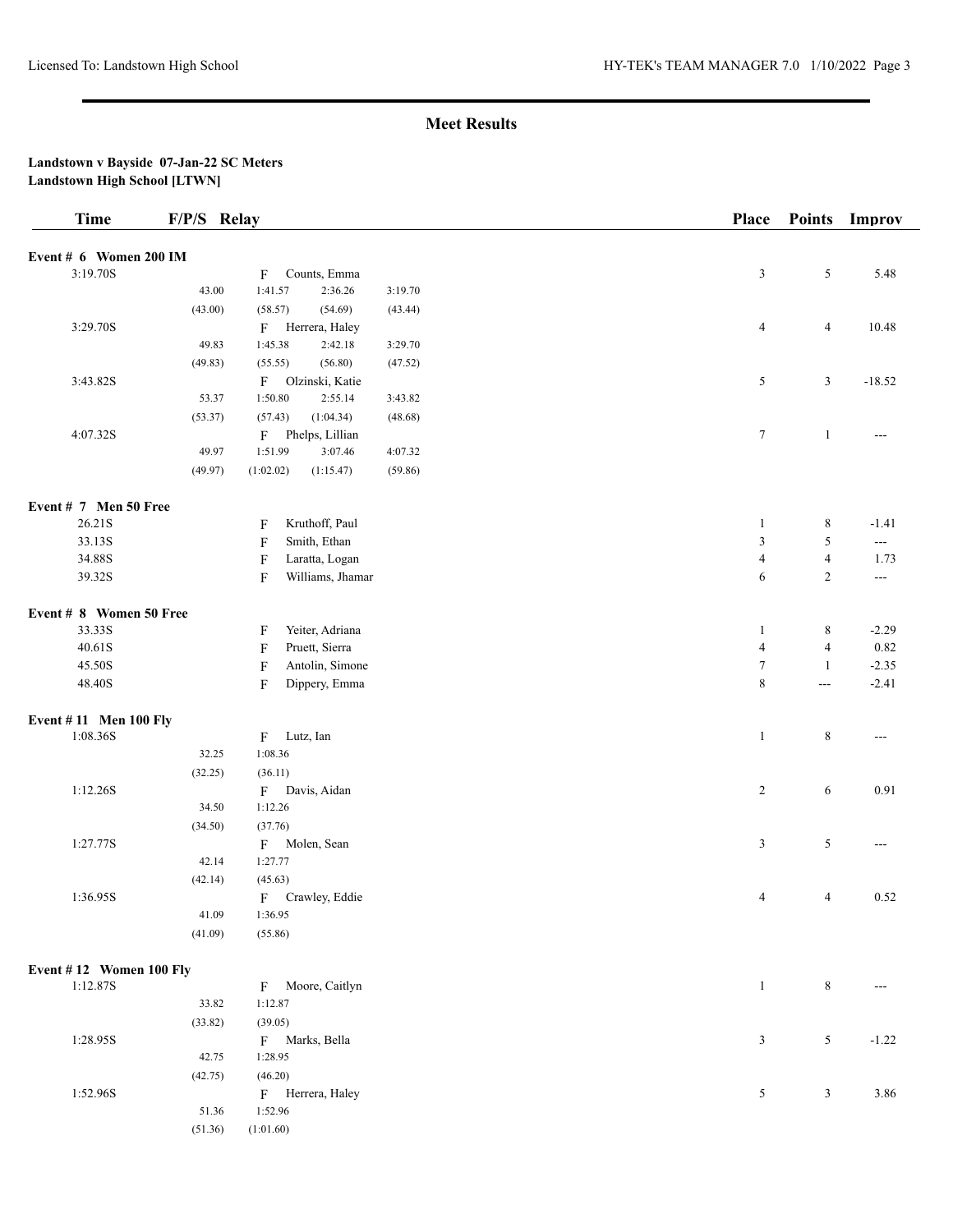#### **Landstown v Bayside 07-Jan-22 SC Meters Landstown High School [LTWN]**

| <b>Time</b>              | F/P/S Relay |              |                    |         |  | <b>Place</b>   |                | Points Improv |
|--------------------------|-------------|--------------|--------------------|---------|--|----------------|----------------|---------------|
| Event #13 Men 100 Free   |             |              |                    |         |  |                |                |               |
| 59.39S                   |             |              | F Kruthoff, Paul   |         |  | $\mathbf{1}$   | $\,8\,$        | $-0.06$       |
|                          | 27.81       | 59.39        |                    |         |  |                |                |               |
|                          | (27.81)     | (31.58)      |                    |         |  |                |                |               |
| 1:03.56S                 |             |              | F DiDonna, Nick    |         |  | $\overline{2}$ | 6              | $-0.83$       |
|                          | 30.12       | 1:03.56      |                    |         |  |                |                |               |
|                          | (30.12)     | (33.44)      |                    |         |  |                |                |               |
| 1:16.76S                 |             |              | F Smith, Nathan    |         |  | $\overline{4}$ | $\overline{4}$ | 4.14          |
|                          | 38.86       | 1:16.76      |                    |         |  |                |                |               |
|                          | (38.86)     | (37.90)      |                    |         |  |                |                |               |
| 1:22.70S                 |             |              | F Sriraman, Ishan  |         |  | 5              | $\mathfrak{Z}$ | $---$         |
|                          | 39.54       | 1:22.70      |                    |         |  |                |                |               |
|                          | (39.54)     | (43.16)      |                    |         |  |                |                |               |
| Event #14 Women 100 Free |             |              |                    |         |  |                |                |               |
| 1:14.33S                 |             | F            | Yeiter, Adriana    |         |  | $\overline{2}$ | 6              | $-5.28$       |
|                          | 35.12       | 1:14.33      |                    |         |  |                |                |               |
|                          | (35.12)     | (39.21)      |                    |         |  |                |                |               |
| 1:22.76S                 |             |              | F Derr, Rachel     |         |  | $\overline{4}$ | $\overline{4}$ | $-4.91$       |
|                          | 38.06       | 1:22.76      |                    |         |  |                |                |               |
|                          | (38.06)     | (44.70)      |                    |         |  |                |                |               |
| 1:27.28S                 |             |              | F Allison, Raylynn |         |  | 5              | $\mathfrak{Z}$ | 2.93          |
|                          | 41.44       | 1:27.28      |                    |         |  |                |                |               |
|                          | (41.44)     | (45.84)      |                    |         |  |                |                |               |
| 1:51.64S                 |             |              | F Pruett, Sierra   |         |  | 8              | $---$          | $-10.57$      |
|                          | 47.88       | 1:51.64      |                    |         |  |                |                |               |
|                          | (47.88)     | (1:03.76)    |                    |         |  |                |                |               |
| Event #15 Men 400 Free   |             |              |                    |         |  |                |                |               |
| 5:03.82S                 |             |              | F Burke, Aidan     |         |  | $\mathbf{1}$   | $\,8\,$        | 12.54         |
|                          | 35.36       | 1:13.56      | 1:52.03            | 2:30.51 |  |                |                |               |
|                          | (35.36)     | (38.20)      | (38.47)            | (38.48) |  |                |                |               |
|                          | 3:09.32     | 3:48.05      | 4:27.50            | 5:03.82 |  |                |                |               |
|                          | (38.81)     | (38.73)      | (39.45)            | (36.32) |  |                |                |               |
| 5:10.52S                 |             | F Brown, Joe |                    |         |  | $\overline{c}$ | 6              | 0.94          |
|                          | 34.88       | 1:12.65      | 1:52.02            | 2:31.27 |  |                |                |               |
|                          | (34.88)     | (37.77)      | (39.37)            | (39.25) |  |                |                |               |
|                          | 3:10.74     | 3:51.15      | 4:30.80            | 5:10.52 |  |                |                |               |
|                          | (39.47)     | (40.41)      | (39.65)            | (39.72) |  |                |                |               |
| 5:43.48S                 |             |              | F Jones, Elliott   |         |  | $\mathfrak{Z}$ | $\sqrt{5}$     | 6.07          |
|                          | 37.99       | 1:21.77      | 2:05.15            | 2:49.50 |  |                |                |               |
|                          | (37.99)     | (43.78)      | (43.38)            | (44.35) |  |                |                |               |
|                          | 3:34.62     | 4:19.11      | 5:02.95            | 5:43.48 |  |                |                |               |
|                          | (45.12)     | (44.49)      | (43.84)            | (40.53) |  |                |                |               |
| 5:47.84S                 |             |              | F Alston, Jaden    |         |  | $\overline{4}$ | $\overline{4}$ | $-22.00$      |
|                          | 36.89       | 1:16.90      | 1:58.89            | 2:42.33 |  |                |                |               |
|                          | (36.89)     | (40.01)      | (41.99)            | (43.44) |  |                |                |               |
|                          | 3:27.79     | 4:14.69      | 5:01.88            | 5:47.84 |  |                |                |               |

(45.46) (46.90) (47.19) (45.96)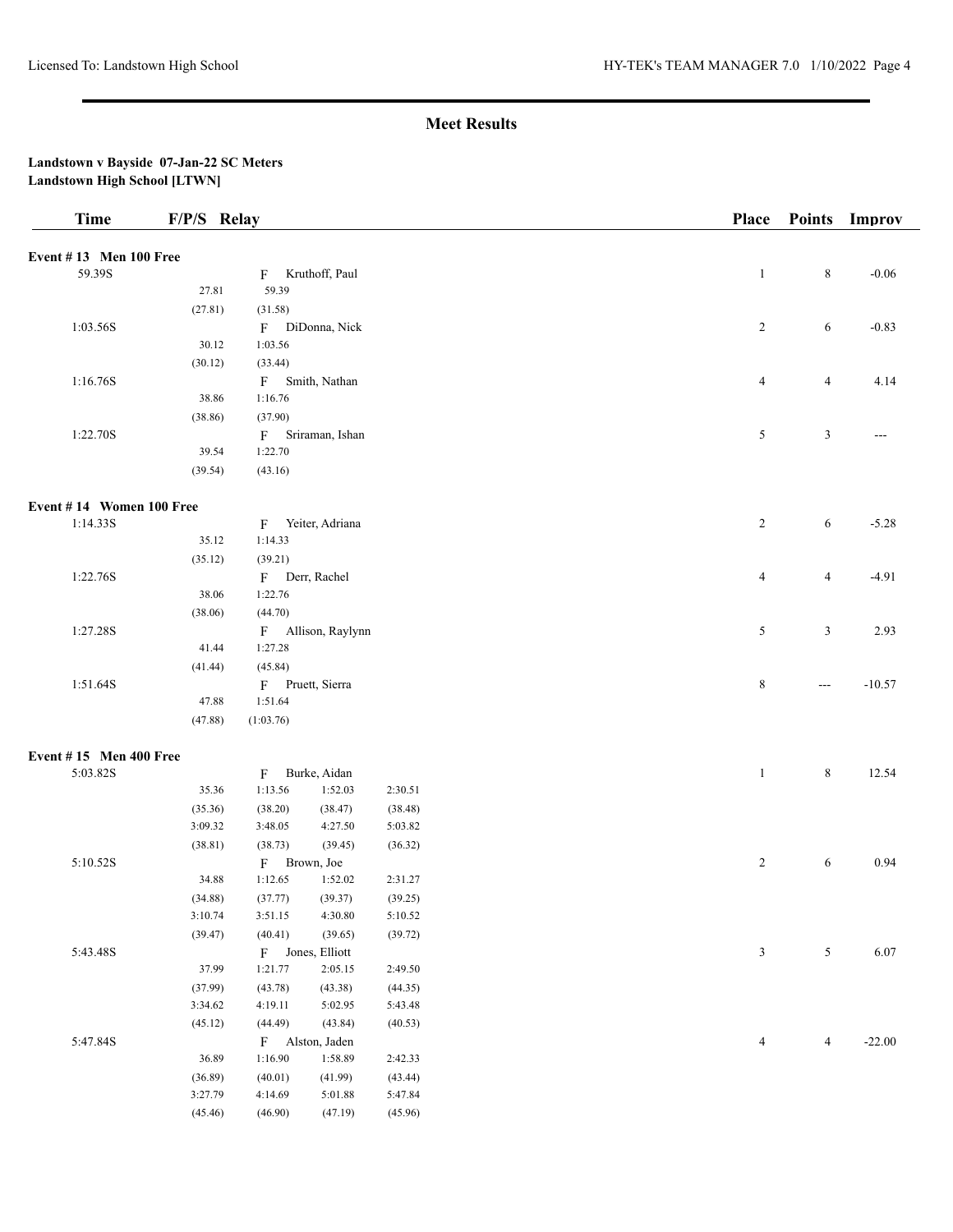| <b>Time</b>                    | F/P/S Relay                                                      | Place<br>Improv<br><b>Points</b>            |
|--------------------------------|------------------------------------------------------------------|---------------------------------------------|
| Event #16 Women 400 Free       |                                                                  |                                             |
| 5:07.62S                       | Moore, Caitlyn<br>F                                              | 8<br>1                                      |
|                                | 1:12.93<br>1:52.06<br>35.04<br>2:32.33                           |                                             |
|                                | (39.13)<br>(35.04)<br>(37.89)<br>(40.27)                         |                                             |
|                                | 5:07.62<br>3:11.50<br>3:51.35<br>4:30.03                         |                                             |
|                                | (39.17)<br>(39.85)<br>(38.68)<br>(37.59)                         |                                             |
| 7:00.04S                       | $F_{-}$<br>Snyder, Madison                                       | $\overline{4}$<br>4                         |
|                                | 1:38.87<br>2:33.71<br>46.56<br>3:28.78                           |                                             |
|                                | (46.56)<br>(52.31)<br>(54.84)<br>(55.07)                         |                                             |
|                                | 4:22.92<br>6:12.03<br>7:00.04<br>5:17.81                         |                                             |
|                                | (54.14)<br>(54.89)<br>(54.22)<br>(48.01)                         |                                             |
| 7:55.96S                       | Graham, Katie<br>F                                               | $\overline{c}$<br>6                         |
|                                | 51.95<br>1:51.34<br>2:52.32<br>3:53.22                           |                                             |
|                                | (51.95)<br>(59.39)<br>(1:00.98)<br>(1:00.90)                     |                                             |
|                                | 4:56.49<br>5:59.52<br>7:02.29<br>7:55.96                         |                                             |
|                                | (1:03.27)<br>(1:03.03)<br>(1:02.77)<br>(53.67)                   |                                             |
| Event #17 Men 200 Free Relay   |                                                                  |                                             |
| 1:48.85S F                     | Landstown High School<br>A Relay                                 | 10<br>1                                     |
| Ian Lutz (FR)                  | Rodwill Asturias (SR)                                            | Paul Kruthoff (SR)<br>Aidan Burke (SR)      |
|                                | 25.82<br>54.15<br>1:22.40<br>1:48.85                             |                                             |
|                                | (25.82)<br>(28.25)<br>(28.33)<br>(26.45)                         |                                             |
| 2:05.12S F                     | <b>B</b> Relay<br>Landstown High School                          | $\overline{2}$<br>5                         |
| Jaden Alston (JR)              | Taylor Widgeon (FR)                                              | Elliott Jones (FR)<br>Joe Brown (SR)        |
|                                | 32.80<br>1:03.03<br>1:33.61<br>2:05.12                           |                                             |
|                                | (32.80)<br>(30.23)<br>(30.58)<br>(31.51)                         |                                             |
| 2:13.39S F                     | C Relay<br>Landstown High School                                 | 4<br>$---$                                  |
| Nathan Smith (SR)              | Ethan Smith (SO)                                                 | Eddie Crawley (SO)<br>Jake Yurasko (SO)     |
|                                | 34.44<br>1:07.33<br>1:45.41<br>2:13.39                           |                                             |
|                                | (32.89)<br>(34.44)<br>(38.08)<br>(27.98)                         |                                             |
| 2:25.45S F                     | D Relay<br>Landstown High School                                 | 5<br>---                                    |
| Logan Laratta (JR)             | Zack Fok (SO)                                                    | Jhamar Williams (JR)<br>Ishan Sriraman (SR) |
|                                | 34.91<br>1:49.21<br>2:25.45                                      |                                             |
|                                | (34.91)<br>(1:49.21)<br>(36.24)<br>---                           |                                             |
|                                | Event #17 Men 200 Free Relay - Lead-Off Legs (50 Free)           |                                             |
| 25.82S                         | F<br>Lutz, Ian                                                   | 0.27<br>$---$<br>$---$                      |
| 32.80S                         | F Alston, Jaden                                                  | $1.90\,$                                    |
| 34.44S                         | Smith, Nathan<br>F                                               | 1.03<br>$---$<br>$\qquad \qquad -$          |
| Event #18 Women 200 Free Relay |                                                                  |                                             |
| 2:36.31S F                     | A Relay<br>Landstown High School                                 | 3<br>3                                      |
| Rachel Derr (SR)               | Sierra Pruett (SR)                                               | Katie Olzinski (SR)<br>Raylynn Allison (JR) |
|                                | 37.45<br>1:20.11<br>1:57.59<br>2:36.31                           |                                             |
|                                | (37.48)<br>(37.45)<br>(42.66)<br>(38.72)                         |                                             |
| 3:05.60S F                     | <b>B</b> Relay<br>Landstown High School                          | 5<br>$---$                                  |
| Katie Graham (9)               | Emma Dippery (SO)                                                | Simone Antolin (SR)<br>Mallory Dillon (SR)  |
|                                | 48.41<br>1:32.56<br>3:05.60<br>---                               |                                             |
|                                | (48.41)<br>(44.15)<br>(3:05.60)<br>$\hspace{1.5cm} \textbf{---}$ |                                             |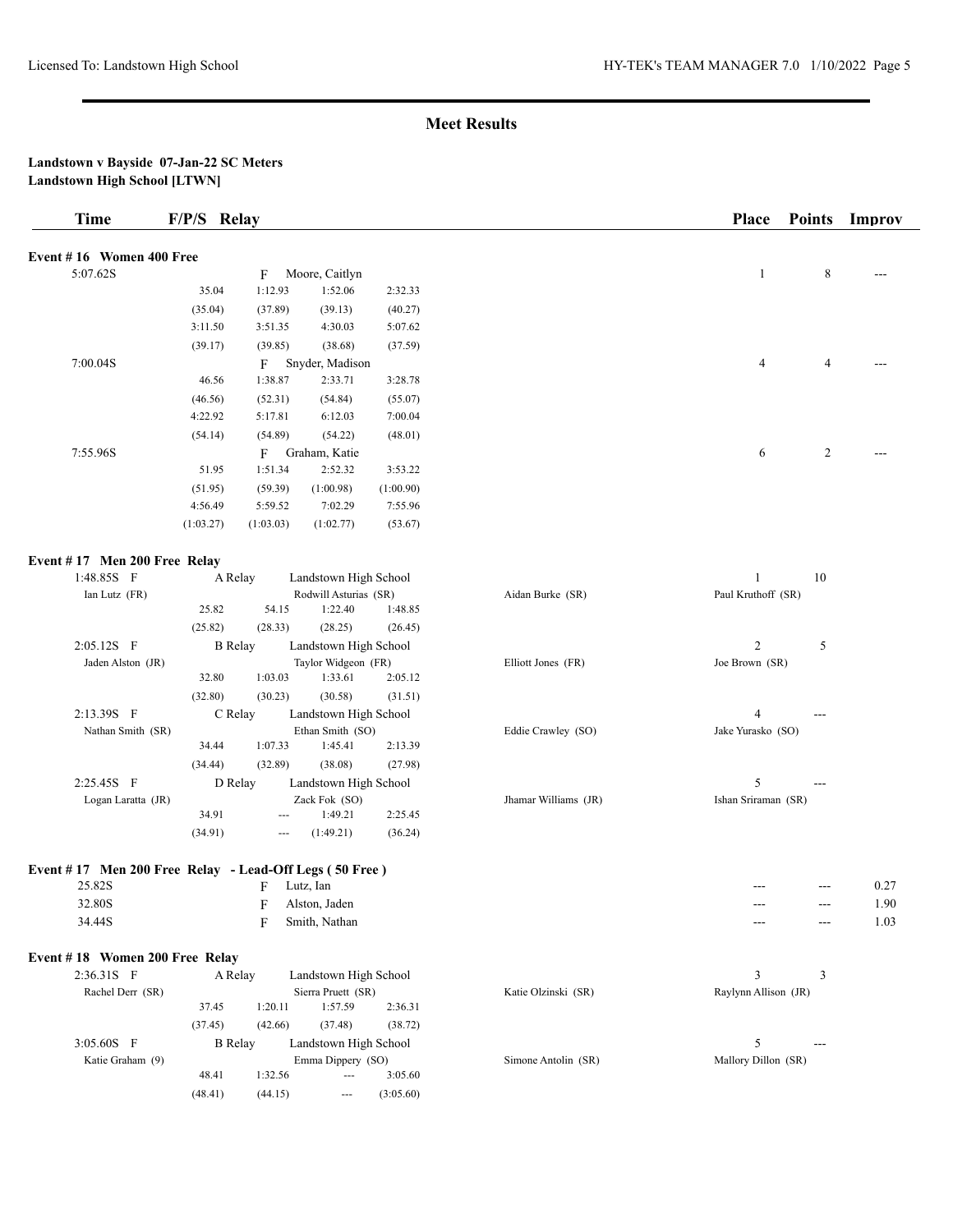| <b>Time</b>                           | F/P/S Relay              |                                                          | Place          | <b>Points</b>  | Improv         |
|---------------------------------------|--------------------------|----------------------------------------------------------|----------------|----------------|----------------|
|                                       |                          | Event #18 Women 200 Free Relay - Lead-Off Legs (50 Free) |                |                |                |
| 37.45S                                |                          | Derr, Rachel<br>F                                        | ---            | ---            | $-1.07$        |
| 48.41S                                |                          | Graham, Katie<br>F                                       | ---            | ---            | $---$          |
|                                       |                          |                                                          |                |                |                |
| Event $# 19$ Men 100 Back<br>1:06.33S |                          | Lutz, Ian                                                | $\mathbf{1}$   | $\,8\,$        | $\overline{a}$ |
|                                       | 32.39                    | F<br>1:06.33                                             |                |                |                |
|                                       |                          | (33.94)                                                  |                |                |                |
| 1:10.37S                              | (32.39)                  |                                                          |                |                | 0.46           |
|                                       | 34.26                    | F DiDonna, Nick<br>1:10.37                               | $\overline{c}$ | 6              |                |
|                                       |                          | (36.11)                                                  |                |                |                |
|                                       | (34.26)                  |                                                          |                |                |                |
| 1:27.28S                              |                          | F Molen, Sean                                            | $\mathfrak{Z}$ | 5              | ---            |
|                                       | $\hspace{0.05cm} \ldots$ | 1:27.28                                                  |                |                |                |
|                                       | $\hspace{0.05cm} \ldots$ | (1:27.28)                                                |                |                |                |
| 1:28.68S                              |                          | F Yurasko, Jake                                          | $\overline{4}$ | $\overline{4}$ | ---            |
|                                       | 42.31                    | 1:28.68                                                  |                |                |                |
|                                       | (42.31)                  | (46.37)                                                  |                |                |                |
| Event #20 Women 100 Back              |                          |                                                          |                |                |                |
| 1:44.74S                              |                          | Olzinski, Katie<br>F                                     | $\mathfrak{Z}$ | 5              | 9.69           |
|                                       | 50.87                    | 1:44.74                                                  |                |                |                |
|                                       | (50.87)                  | (53.87)                                                  |                |                |                |
| 2:03.41S                              |                          | F Graham, Katie                                          | 6              | 2              | $-2.39$        |
|                                       | 1:01.12                  | 2:03.41                                                  |                |                |                |
|                                       | (1:01.12)                | (1:02.29)                                                |                |                |                |
| 2:04.58S                              |                          | F Dillon, Mallory                                        | $\tau$         | $\mathbf{1}$   | 11.66          |
|                                       | $\hspace{0.05cm} \ldots$ | 2:04.58                                                  |                |                |                |
|                                       | $\hspace{0.05cm} \ldots$ | (2:04.58)                                                |                |                |                |
| 2:08.66S                              |                          | F Dippery, Emma                                          | 8              | ---            | $---$          |
|                                       | 1:01.74                  | 2:08.66                                                  |                |                |                |
|                                       | (1:01.74)                | (1:06.92)                                                |                |                |                |
| Event #21 Men 100 Breast              |                          |                                                          |                |                |                |
| 1:16.17S                              |                          | Asturias, Rodwill<br>F                                   | $\mathbf{1}$   | $\,8$          | $-0.36$        |
|                                       | 36.62                    | 1:16.17                                                  |                |                |                |
|                                       | (36.62)                  | (39.55)                                                  |                |                |                |
| 1:26.08S                              |                          | F Donovan, Aiden                                         | 2              | 6              | $-1.69$        |
|                                       | 39.68                    | 1:26.08                                                  |                |                |                |
|                                       |                          |                                                          |                |                |                |
|                                       | (39.68)                  | (46.40)                                                  |                |                |                |
| 1:29.78S                              |                          | F Widgeon, Taylor                                        | $\mathfrak{Z}$ | 5              | $-0.71$        |
|                                       | 42.41                    | 1:29.78                                                  |                |                |                |
|                                       | (42.41)                  | (47.37)                                                  |                |                |                |
| 1:31.79S                              |                          | F Fok, Zack                                              | 6              | $\overline{c}$ | $---$          |
|                                       | 43.57                    | 1:31.79                                                  |                |                |                |
|                                       | (43.57)                  | (48.22)                                                  |                |                |                |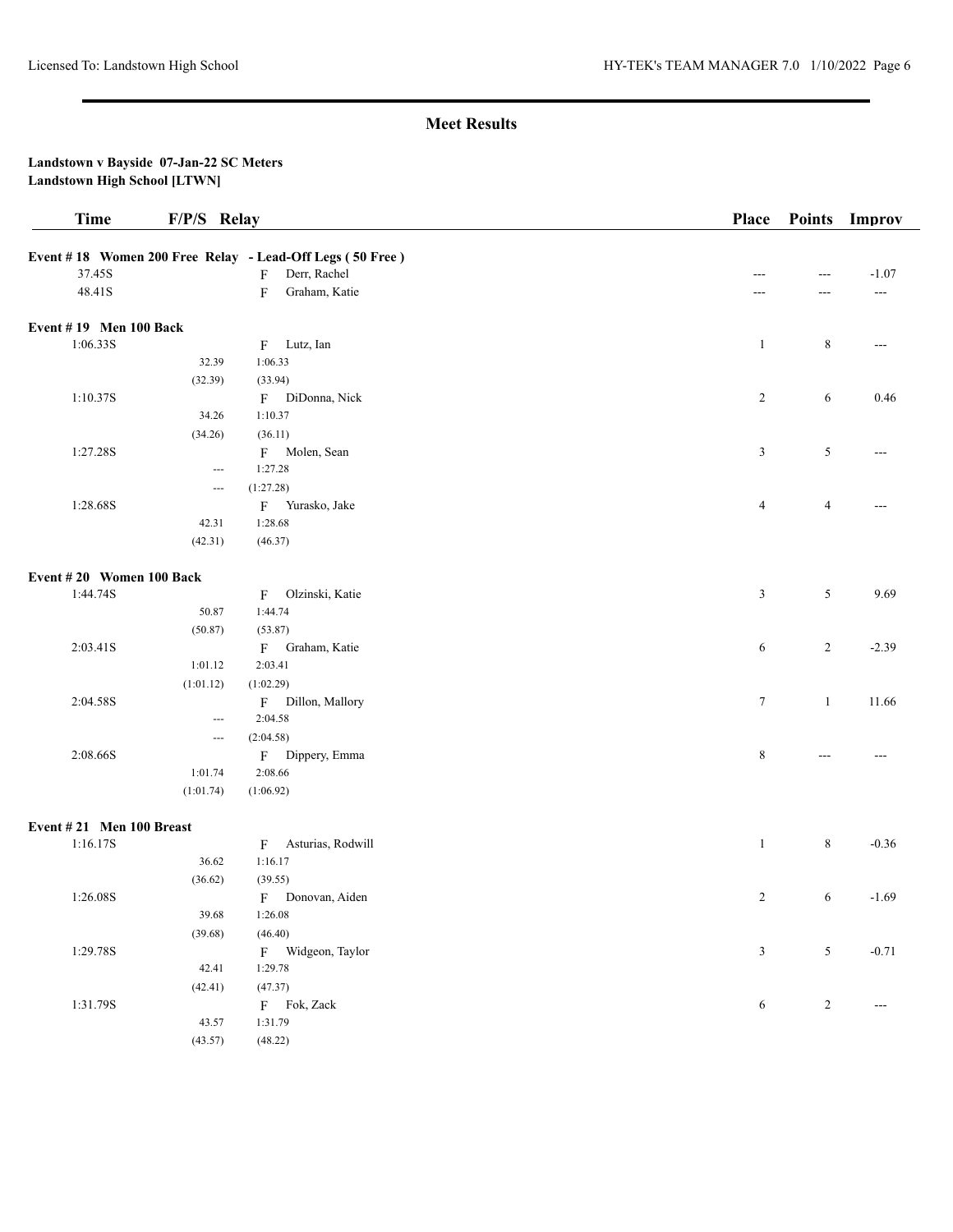| <b>Time</b>                  | F/P/S Relay |                |                                 |           |                     | Place              | <b>Points</b>  | Improv  |
|------------------------------|-------------|----------------|---------------------------------|-----------|---------------------|--------------------|----------------|---------|
| Event #22 Women 100 Breast   |             |                |                                 |           |                     |                    |                |         |
| 1:33.46S                     |             | F              | Counts, Emma                    |           |                     | $\overline{c}$     | 6              | $-0.16$ |
|                              | 43.69       | 1:33.46        |                                 |           |                     |                    |                |         |
|                              | (43.69)     | (49.77)        |                                 |           |                     |                    |                |         |
| 2:03.31S                     |             | F              | Snyder, Madison                 |           |                     | 6                  | $\overline{c}$ | $-1.64$ |
|                              | 58.32       | 2:03.31        |                                 |           |                     |                    |                |         |
|                              | (58.32)     | (1:04.99)      |                                 |           |                     |                    |                |         |
| 2:12.87S                     |             |                | F Phelps, Lillian               |           |                     | 7                  | $\mathbf{1}$   | $-4.21$ |
|                              | 1:03.42     | 2:12.87        |                                 |           |                     |                    |                |         |
|                              | (1:03.42)   | (1:09.45)      |                                 |           |                     |                    |                |         |
| 2:15.54S                     |             |                | F Derr, Rachel                  |           |                     | 8                  |                |         |
|                              | 58.45       | 2:15.54        |                                 |           |                     |                    |                |         |
|                              | (58.45)     | (1:17.09)      |                                 |           |                     |                    |                |         |
| Event #23 Men 400 Free Relay |             |                |                                 |           |                     |                    |                |         |
| 4:29.81S F                   |             | A Relay        | Landstown High School           |           |                     | $\mathbf{1}$       | 10             |         |
| Aidan Davis (SR)             |             |                | Joe Brown (SR)                  |           | Aiden Donovan (JR)  | Nick DiDonna (SR)  |                |         |
|                              | 33.18       | 1:07.14        | 1:39.74                         | 2:15.22   |                     |                    |                |         |
|                              | (33.18)     | (1:07.14)      | (32.60)                         | (1:08.08) |                     |                    |                |         |
|                              | 2:47.68     | 3:23.96        | 3:55.08                         | 4:29.81   |                     |                    |                |         |
|                              | (32.46)     | (1:08.74)      | (31.12)                         | (1:05.85) |                     |                    |                |         |
| 4:53.26S F                   |             | <b>B</b> Relay | Landstown High School           |           |                     | $\overline{c}$     | 5              |         |
| Elliott Jones (FR)           |             |                | Taylor Widgeon (FR)             |           | Sean Molen (SR)     | Jaden Alston (JR)  |                |         |
|                              | 36.26       | 1:14.37        | 1:47.46                         | 2:25.83   |                     |                    |                |         |
|                              | (36.26)     | (1:14.37)      | (33.09)                         | (1:11.46) |                     |                    |                |         |
|                              | 3:02.08     | 3:41.69        | 4:15.02                         | 4:53.26   |                     |                    |                |         |
|                              | (36.25)     | (1:15.86)      | (33.33)                         | (1:11.57) |                     |                    |                |         |
| 5:03.37S F                   |             | C Relay        | Landstown High School           |           |                     | 3                  |                |         |
| Nathan Smith (SR)            |             |                | Ethan Smith (SO)                |           | Zack Fok (SO)       | Jake Yurasko (SO)  |                |         |
|                              | 38.41       | 1:16.92        | 1:53.05                         | 2:32.18   |                     |                    |                |         |
|                              | (38.41)     | (1:16.92)      | (36.13)                         | (1:15.26) |                     |                    |                |         |
|                              | 3:06.98     | 3:45.86        | 4:24.12                         | 5:03.37   |                     |                    |                |         |
|                              | (34.80)     | (1:13.68)      | (38.26)                         | (1:17.51) |                     |                    |                |         |
| 5:43.11S F                   |             | D Relay        | Landstown High School           |           |                     | $\overline{4}$     | $---$          |         |
| Eddie Crawley (SO)           | 37.18       | 1:20.91        | Jhamar Williams (JR)<br>2:06.87 | 2:58.14   | Ishan Sriraman (SR) | Logan Laratta (JR) |                |         |
|                              | (37.18)     | (1:20.91)      | (45.96)                         | (1:37.23) |                     |                    |                |         |
|                              | 3:37.98     | 4:22.51        | 5:01.45                         | 5:43.11   |                     |                    |                |         |
|                              | (39.84)     | (1:24.37)      | (38.94)                         | (1:20.60) |                     |                    |                |         |
|                              |             |                |                                 |           |                     |                    |                |         |